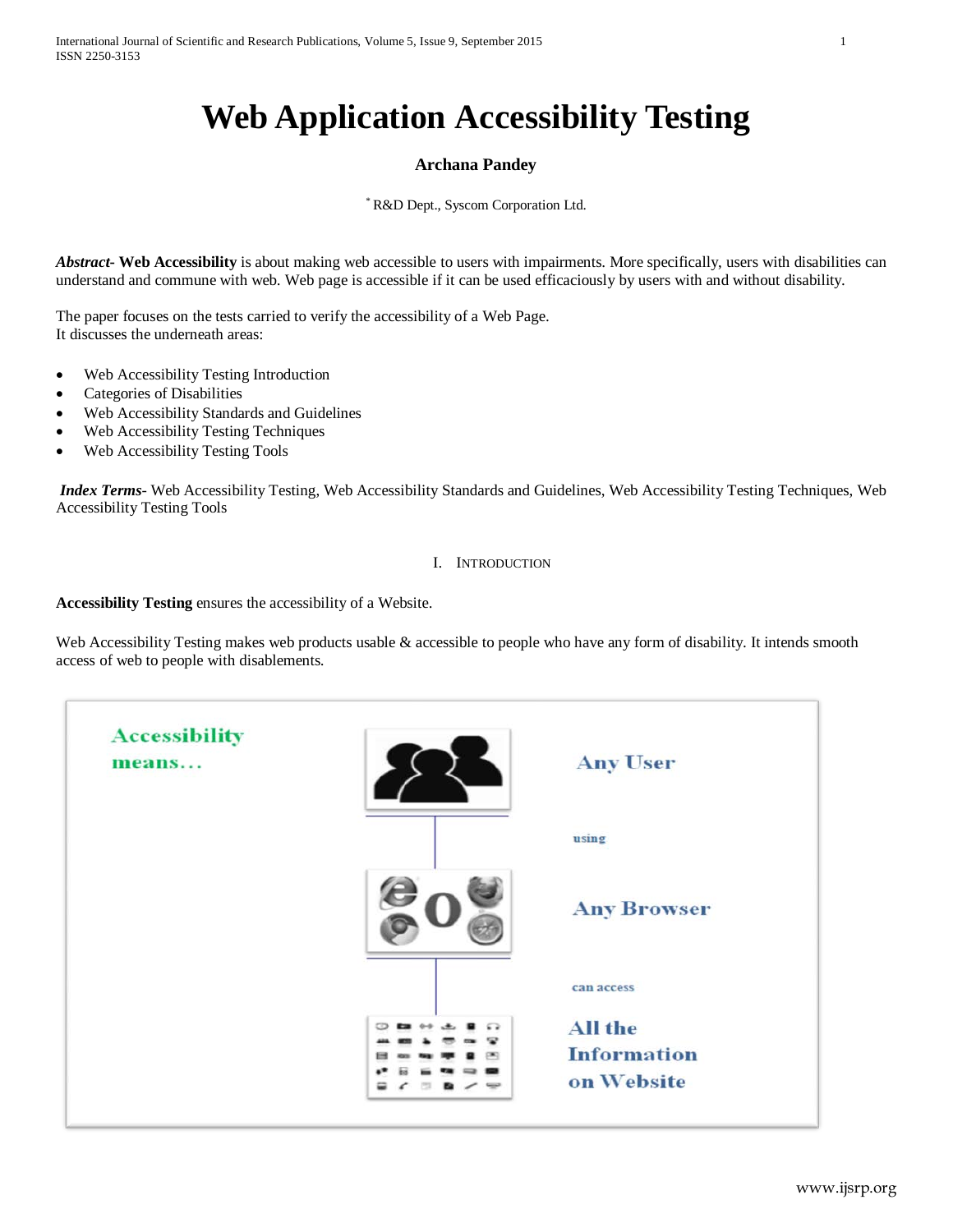# II. CATEGORIES OF DISABILITIES

## **Categories of Disabilities:**

- **Visual**
- **Hearing/ Auditory**
- **Mobility**
- **Cognitive**

**Visual Disability** comprises blindness, weak vision, tunnel vision, Dimness, Extreme near- or far-sighted and color blindness.

**Auditory Disability** comprises deafness, hard of hearing and High/low frequency hearing loss.

**Mobility Disability** is a physical impairment that considerably limits movement such as lifting, walking, and typing. It comprises of Repetitive Stress Injuries (RSI), Arthritis, Stroke, Spinal Cord Injuries, ALS and Loss of limbs or digits.

**Cognitive Disability** is a category of [mental health disorder](http://en.wikipedia.org/wiki/Mental_health_disorders) that affects learning, memory, perception, and problem solving. It comprises dyslexia and short-term memory deficit.

## III. WEB ACCESSIBILITY STANDARDS AND GUIDELINES

- **WCAG 1.0 Web Content Accessibility Guidelines 1.0**  o <http://w3.org/TR/WCAG10>
- **Section 508 Standards**
	- o <http://www.access-board.gov/508.htm>
- **WCAG 2.0**
	- o <http://w3.org/TR/WCAG20/>
- **IBM web guidelines**
	- o <http://ibm.com/able/guidelines/web/accessweb.html>

IV. WEB ACCESSIBILITY TESTING TECHNIQUE - MANUAL TEST

# **Manual Tests**

Manual test is usually actioned by an accessibility test expert who is technically cognizant of all the accessibility compliances and nitty-gritty. This approach helps to attain end-to-end testing of any website.

In addition, [Assistive tools and technologies](http://www.disabled-world.com/assistivedevices/computer/) such as screen readers and magnifiers can help in interacting with the application in a realistic setup and real-time challenges.

Following is the list of manual tests which can be executed on different browsers (IE, Firefox, Chrome etc.) to test Accessibility:

# **1. Validate HTML**

Validate your code using the W3C HTML Validator.

- Open the [W3C HTML Validator](http://validator.w3.org/) site.
- Enter the application URL in Address and click the Check button.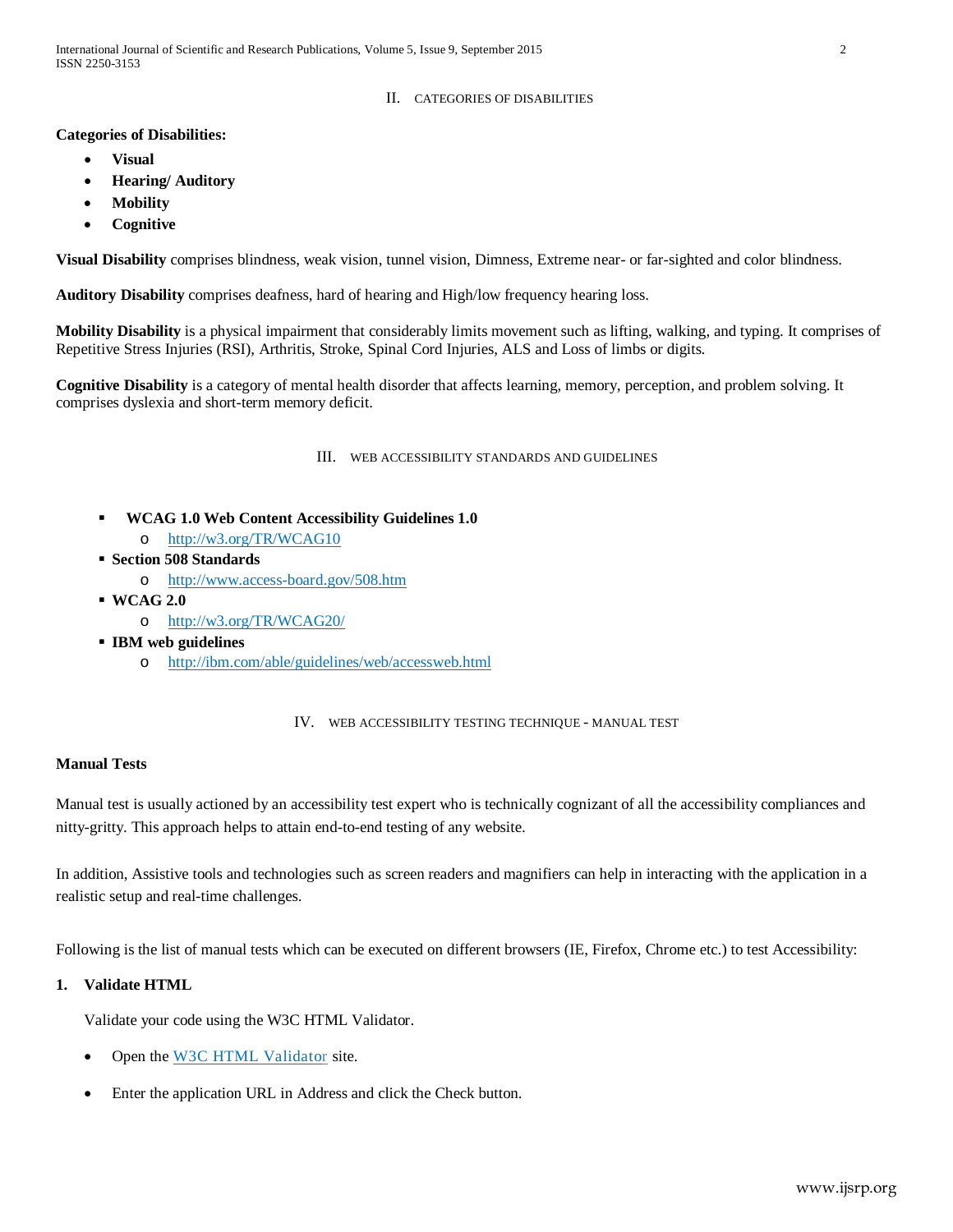International Journal of Scientific and Research Publications, Volume 5, Issue 9, September 2015 3 ISSN 2250-3153

| VSU                         | <b>Markup Validation Service</b><br>Check the markup (HTML, XHTML, ) of Web documents |                          |              |
|-----------------------------|---------------------------------------------------------------------------------------|--------------------------|--------------|
| Validate by URI             | Validate by File Upload                                                               | Validate by Direct Input |              |
| Validate by URI             |                                                                                       |                          |              |
| Validate a document online: |                                                                                       |                          |              |
| Address:                    |                                                                                       |                          |              |
| More Options                |                                                                                       |                          |              |
|                             |                                                                                       |                          | <b>Check</b> |

## **2. Headings**

In the W3C HTML Validator under More Options, select the "Show Outline" option and validate that headings are in the right order in the Web Application.

|                                                           | <b>Markup Validation Service</b><br>Check the markup (HTML, XHTML, ) of Web documents |                 |
|-----------------------------------------------------------|---------------------------------------------------------------------------------------|-----------------|
| Validate by URI<br>Validate by URI                        | Validate by File Upload<br>Validate by Direct Input                                   |                 |
| Validate a document online:<br>Address:<br>+ More Options |                                                                                       |                 |
| <b>Character Encoding</b>                                 | (detect automatically)<br>$+1$                                                        | Only if missing |
| Document Type                                             | (detect automatically)<br>$\mathbf{r}$                                                | Only if missing |
|                                                           | * List Messages Sequentially Group Error Messages by Type                             |                 |
| Show Source                                               | Clean up Markup with HTML-Tidy                                                        |                 |
| Show Outline                                              | Validate error pages                                                                  | Verbose Output  |
|                                                           |                                                                                       | Check           |

#### **3. Fonts**

Verify the text size and form field text size by increasing the text.

Change the browser text size to 'Largest' to test the large fonts by performing the below action.

• Activate large fonts in Internet Explorer, open IE > navigate to the View menu >Text Size >Select "Largest".

#### **4. High Contrast**

Verify that changing the color scheme to High Contrast intact the page contents display and page information is not lost.

Change the high contrast in windows by performing the below action

- Open the Control Panel> navigate to "Ease of Access Center"> click on "Make the computer easier to see". Under "High Contrast" section, select a High Contrast color scheme.
- High Contrast can also be turned on or off using keyboard shortcut keys, press left ALT + left SHIFT + PRINT SCREEN> a pop up to turn on High Contrast is displayed>click on Yes button to enable High Contrast.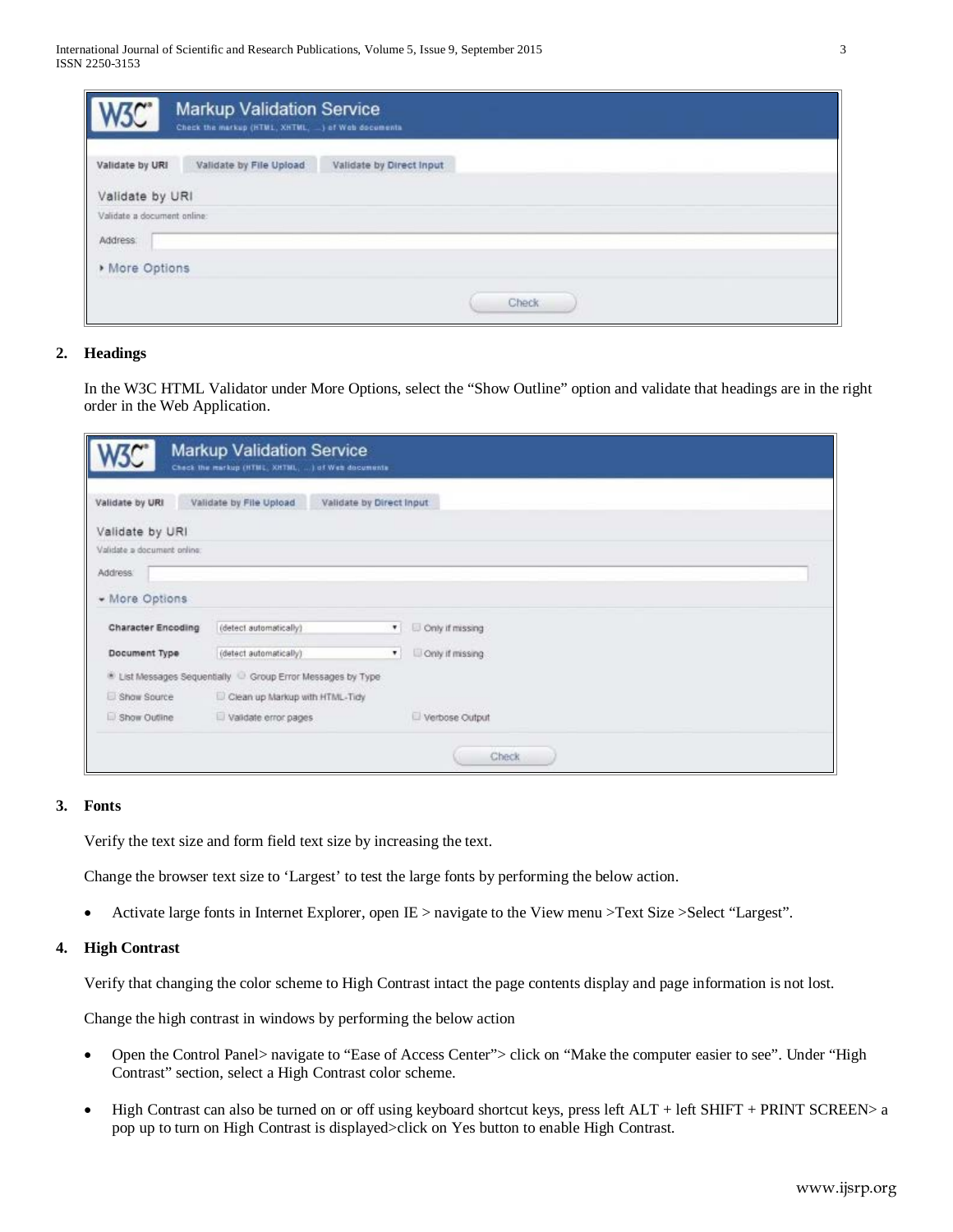International Journal of Scientific and Research Publications, Volume 5, Issue 9, September 2015 4 ISSN 2250-3153

## **5. Alternate Text**

Alternate text is the text associated with an Image. Images should include AltText to make these images accessible especially by people with visual disabilities.

Screen readers can read text associated with images for the people with disable impairment. In Internet Explorer, hover the mouse over each image; the Alt text will display the image tool tip.

#### **6. Captions and Transcripts**

Web audio and video content can be accessible to people who have hearing disabilities by allowing Captions and Transcripts. Check that your videos recordings have captions and transcripts with audio.

#### **7. Skip Navigation**

Web pages having Skip Navigation Links are easily accessible to people with mobility impairments.

Verify by pressing Ctrl+Home keys to move focuses to the top of the page. Use the Tab key to start moving through links. Make sure that "Skip to Content" link is visible near the top.

## **8. Tab Order & Link Text**

Using Tab key in right order should access Fields and links. Text linked with each link should be unique and apprehensible.

#### **9. Form Labels**

Verify that -

- Form label is accessible, check by putting the mouse on label form field; flashing cursor should appear to the linked field.
- Form field has a label. If a field label is missing, hover the mouse over the field to verify valid title attribute, which will appear as a tool tip.

#### **10. Keyboard Operations**

Verify that all the dynamic elements (drop-down menus, tab pages, Flash interfaces, etc.) are accessible using keyboard. Check using the Tab key, up/down arrows, space bar, etc. to check the accessibility of all the dynamic elements.

## **11. PDF Documents**

Open PDF document and click on File> Save as Text>Save the text file. Open the saved text file and check that all text of pdf file is present in text file in the correct order.

#### **12. PDF Forms**

Check that each form field is accessible through keyboard and contains label, verify that putting the mouse over each form field displays label as a tool tip.

#### **13. Disable styles and linearize tables**

Verify that contents without style are displayed in order and apprehensible. Check the styles using WAVE or with the "Web Developer toolbar" extension for Firefox.

#### **14. Test content scaling**

Check the test content scaling by increasing the font size in web browser to 200% and verify that page is readable and usable. In order to enlarge the images, zoom the web page and check text in image is readable.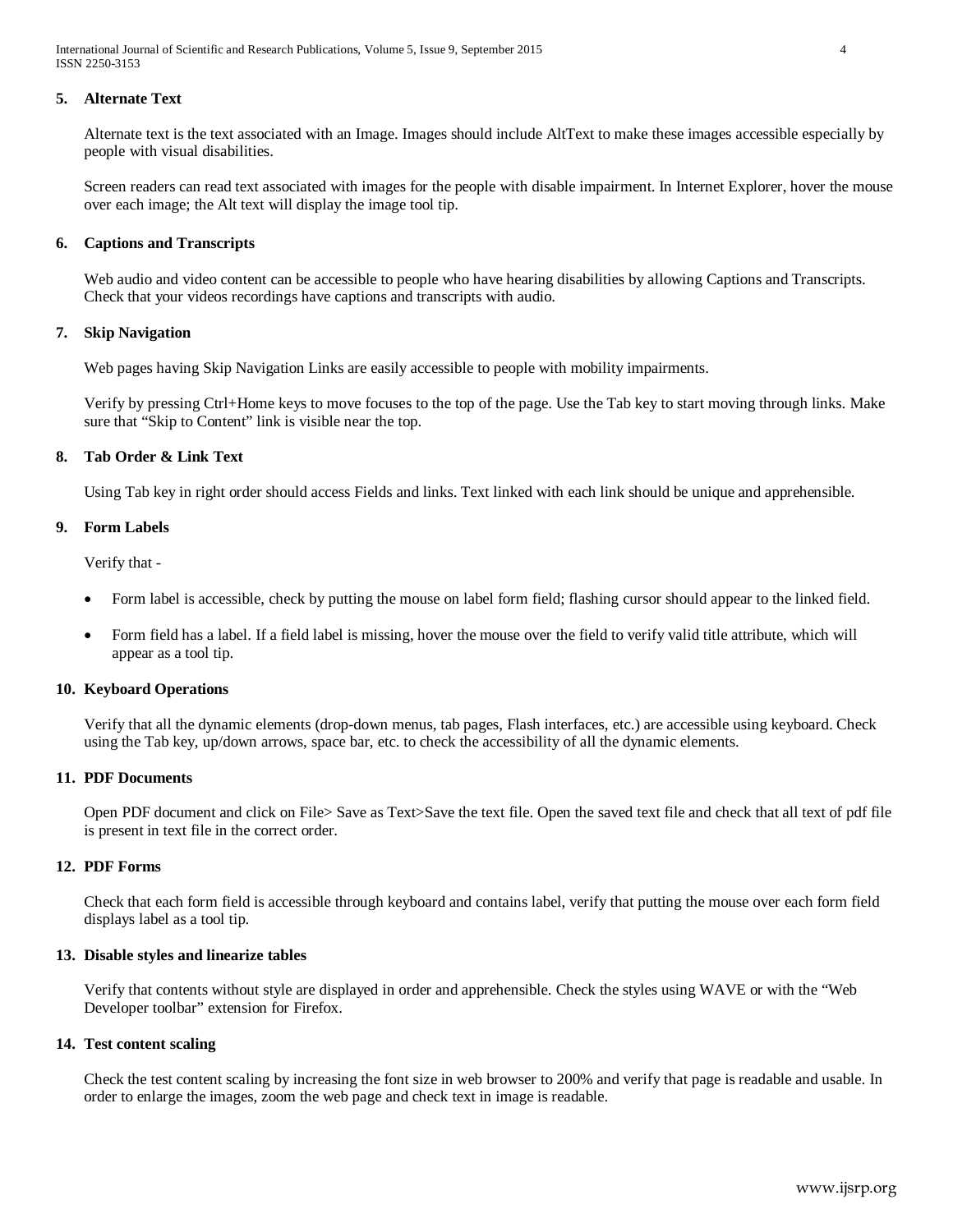International Journal of Scientific and Research Publications, Volume 5, Issue 9, September 2015 5 ISSN 2250-3153

## **15. Testing with Assistive Technology**

#### **Screen Readers**

Screen reader tests elements which cannot be checked in any other reporting tool. These include Flash objects, interactive elements and unique plugins and documents.

Common screen reader tools include

- JAWS– used by approximately 65% of blind users
- Voiceover free on a Mac or iPhone/iPad
- NVDA free for Windows

#### **Screen Magnifiers**

Screen magnifiers allow the user to magnify the screen many times its usual size and test the accessibility for disabled.

#### V. WEB ACCESSIBILITY TESTING TECHNIQUE - AUTOMATED TEST

#### **Automated Tests**

Automatic testing validates much faster, and gives a good idea of the accessibility. However, there are certain issues which automated testing cannot detect. This depends on the standards or guidelines we are testing for.

Following is the list of automated tests which can be executed on different browsers (IE, Firefox, Chrome etc.) to test Accessibility

#### **1. [aDesigner](http://www.eclipse.org/actf/downloads/tools/aDesigner/)**

This is a tool developed by IBM which simulates the experience of visually impaired individuals so that the designer can better understand the needs of disabled people and develop applications accordingly.

aDesigner can be accessed using URL<http://www.eclipse.org/actf/downloads/tools/aDesigner/>

## **2. [WebAnywhere](http://webanywhere.cs.washington.edu/)**

This is a browser based tool that works similarly to the screen readers like Jaws. It assists the readers how to read the web page.

WebAnywhere can be accessed using URL<http://webanywhere.cs.washington.edu/>

#### **3. [Vischeck](http://www.vischeck.com/)**

This tool is used to simulate how a web page or an image will be viewed by people affected with color-blindness. This can be done by entering URL or uploading images.

Vischeck can be accessed using URL<http://www.vischeck.com/>

## **4. [Web accessibility toolbar](http://www.wat-c.org/tools/)**

WAT is an extension of Internet explorer or Opera that offers web page designers with useful features in the analysis of web page. One best feature is Grey Scale feature which helps to find low contrast spots in the design.

Web accessibility toolbar can be accessed using UR[L http://www.wat-c.org/tools/](http://www.wat-c.org/tools/)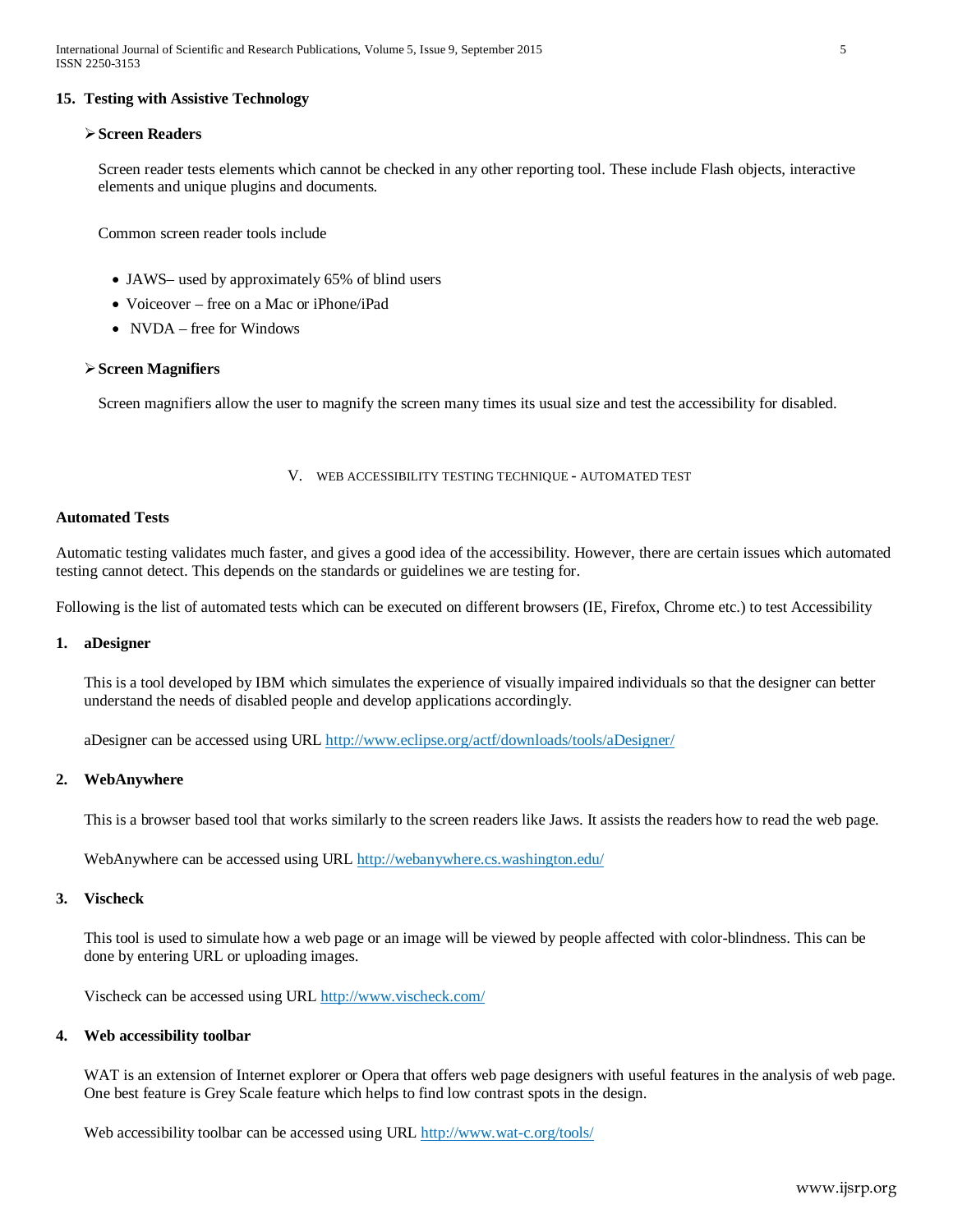#### VI. WEB ACCESSIBILITY TESTING TOOLS

## **1. AChecker (Accessibility Checker**)

Accessibility Checker is an open source web accessibility evaluation tool. This tool tests web accessibility by entering web page URL or by uploading its HTML file at AChecker.

AChecker provides option to select an international accessibility guideline for accessibility check:

- WCAG 1.0 (International)
- WCAG 2.0 (International)
- BITV 1.0 (Germany)
- Section 508 (U.S.)
- Stanca Act (Italy)

It also gives the option to choose report format (View by Guideline and View by Line Number).

AChecker can be accessed using URL ["http://achecker.ca/checker/"](http://achecker.ca/checker/)

| <b>Check Accessibility By:</b>         |                                                 |                              |
|----------------------------------------|-------------------------------------------------|------------------------------|
|                                        | Web Page URL HTML File Upload Paste HTML Markup |                              |
| Address:                               |                                                 |                              |
|                                        | Check It                                        |                              |
|                                        |                                                 |                              |
| $\sim$ Options                         |                                                 |                              |
| Enable HTML Validator                  | $\Box$ Enable CSS Validator                     | Show Source                  |
| <b>Guidelines to Check Against</b>     |                                                 |                              |
| $\circ$ BITV 1.0 (Level 2)             | Section 508                                     | Stanca Act<br>$\bigcirc$     |
| $\circlearrowright$ WCAG 1.0 (Level A) | $\circlearrowright$ WCAG 1.0 (Level AA)         | $\circ$ WCAG 1.0 (Level AAA) |
| $\circlearrowright$ WCAG 2.0 (Level A) | $\odot$ WCAG 2.0 (Level AA)                     | WCAG 2.0 (Level AAA)         |
| <b>Report Format</b>                   |                                                 |                              |
|                                        |                                                 |                              |

## **2. Accessibility Valet**

Accessibility Valet is a web accessibility test tool which tests the application accessibility compliance w.r.t.W3C Web Content Accessibility Guidelines (WCAG) or Section 508.

Accessibility Valet can be accessed using URL ["http://valet.webthing.com/access/url.html"](http://valet.webthing.com/access/url.html)

| <b>Accessibility Valet Demonstrator</b> |     |                                                    |  |
|-----------------------------------------|-----|----------------------------------------------------|--|
|                                         |     | Check a Document by URL                            |  |
|                                         | URL | Check                                              |  |
|                                         |     | Test Suite: WCAG AAA . Report Format: Compact<br>٠ |  |
|                                         |     | Mail copy of report (subscribers only)             |  |
|                                         |     |                                                    |  |

## **3. WAVE**

WAVE is very utile web accessibility tool. WebAIM has provided several options to use WAVE: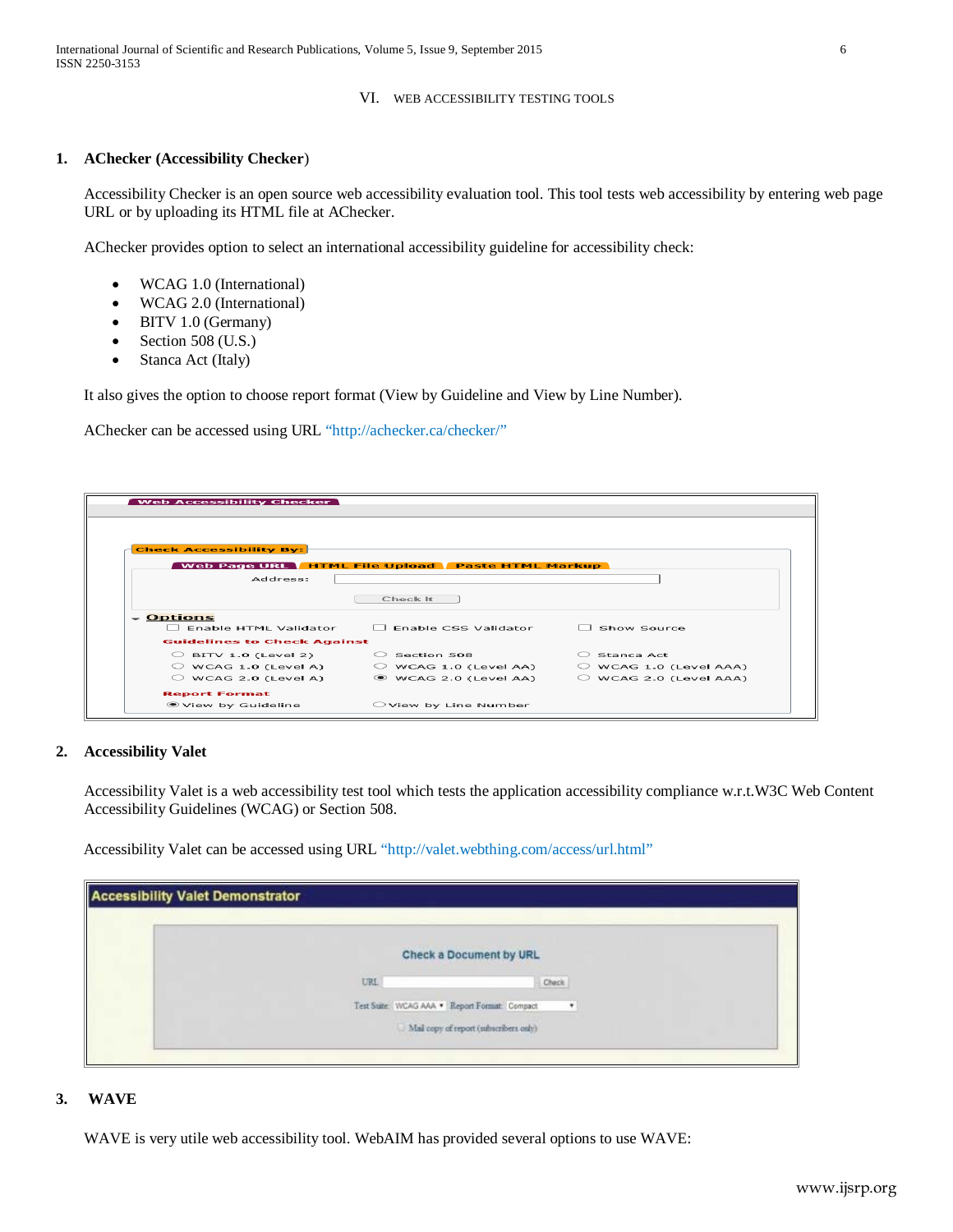- URL can be entered on the WAVE webpage. WAVE will show the original web page with icons and indicators which reveals the accessibility of the page. URL can be entered in<http://wave.webaim.org/> or ["http://wave.webaim.org/report#/](http://wave.webaim.org/report#/)**YOUR+URL+HERE**".
- WAVE provide the option to upload a file can be uploaded or enter HTML code to check.
- WAVE toolbar is also available to run the WAVE reports in Firefox. WAVE toolbar can be downloaded from ["http://wave.webaim.org/toolbar/"](http://wave.webaim.org/toolbar/).

WCAG 1.0 and Section 508 guidelines are used by WAVE for the webpage evaluation.



# **4. Web Accessibility Toolbar for Internet Explorer**

Web Accessibility Toolbar is used to validate accessibility manually. Tool bar has functionality:

- To identify components of a web page
- To Provide access to alternate views of page content
- To Facilitate the use of third party online applications

Web accessibility toolbar follow the WCAG 1.0, Section 508 and BITV guidelines.

## **5. The Color Contrast Analyser**

Color Contrast Analyser checks the color contrast (foreground/background color combinations) and color visibility. It checks the color contrast against [WCAG](http://www.w3.org/TR/WCAG20/) 2.0 color contrast criteria. It also provides the feature to simulate some visual conditions such as color blindness and cataract. Tool helps to determine that contrast ratio between two colors can be read or not by visually challenged people.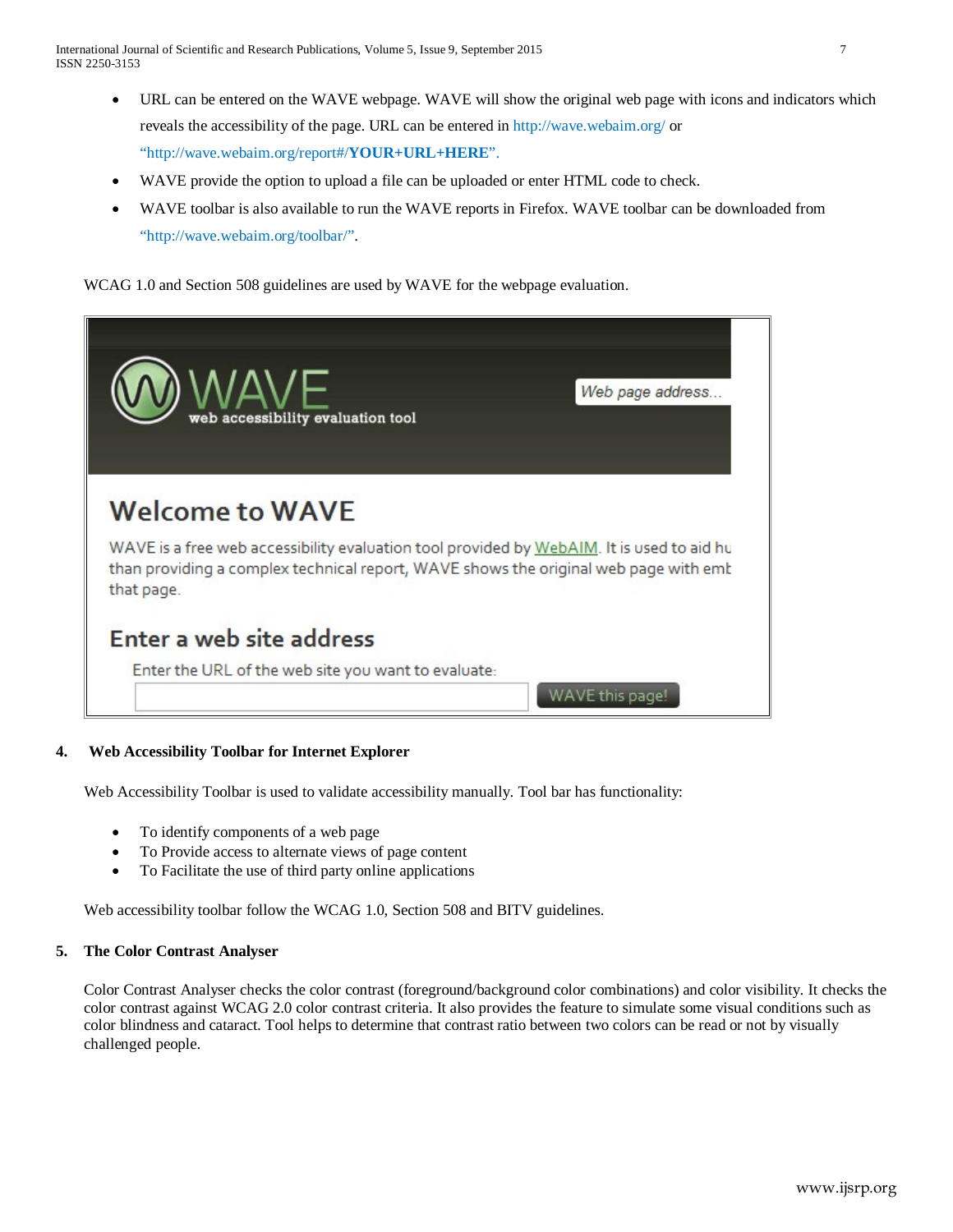International Journal of Scientific and Research Publications, Volume 5, Issue 9, September 2015 8 ISSN 2250-3153

| Colour Contrast Analyser                                         |                                           |
|------------------------------------------------------------------|-------------------------------------------|
| <b>Options</b><br>Image Help                                     |                                           |
| Foreground<br>Colour select: <b>[MANAGEREER]</b> - Hex: #000000  |                                           |
| Background                                                       |                                           |
| Colour select:                                                   | $\blacktriangleright$ Hex <b>#FFFFFFF</b> |
| Show contrast result for colour blindness<br>Result - Luminosity |                                           |
| Contrast ratio: 21.0:1                                           | Display details                           |
| Text                                                             | Large text                                |
| Pass (AA)                                                        | $\triangledown$ Pass (AA)                 |
| Pass (AAA)                                                       | Pass (AAA)                                |
|                                                                  |                                           |

# **6. EvalAccess 2.0**

EvalAccess2.0 is developed by the University of the Basque Country in Spain. This tool can evaluate a single web page as well as an entire website for WCAG 1.0 and Section508 compliance.

EvalAccess provides the beneath ways to test web accessibility:

- Evaluate Single URL- To use this method user needs to enter the URL of every page and evaluate it.
- Evaluate Website- Using this method entire website can be evaluated.
- Evaluate HTML source- This method is used to evaluate the HTML source code. Enter the HTML source code and evaluate it.



## **7. FAE (Functionality Accessibility Evaluator)**

FAE evaluates web page.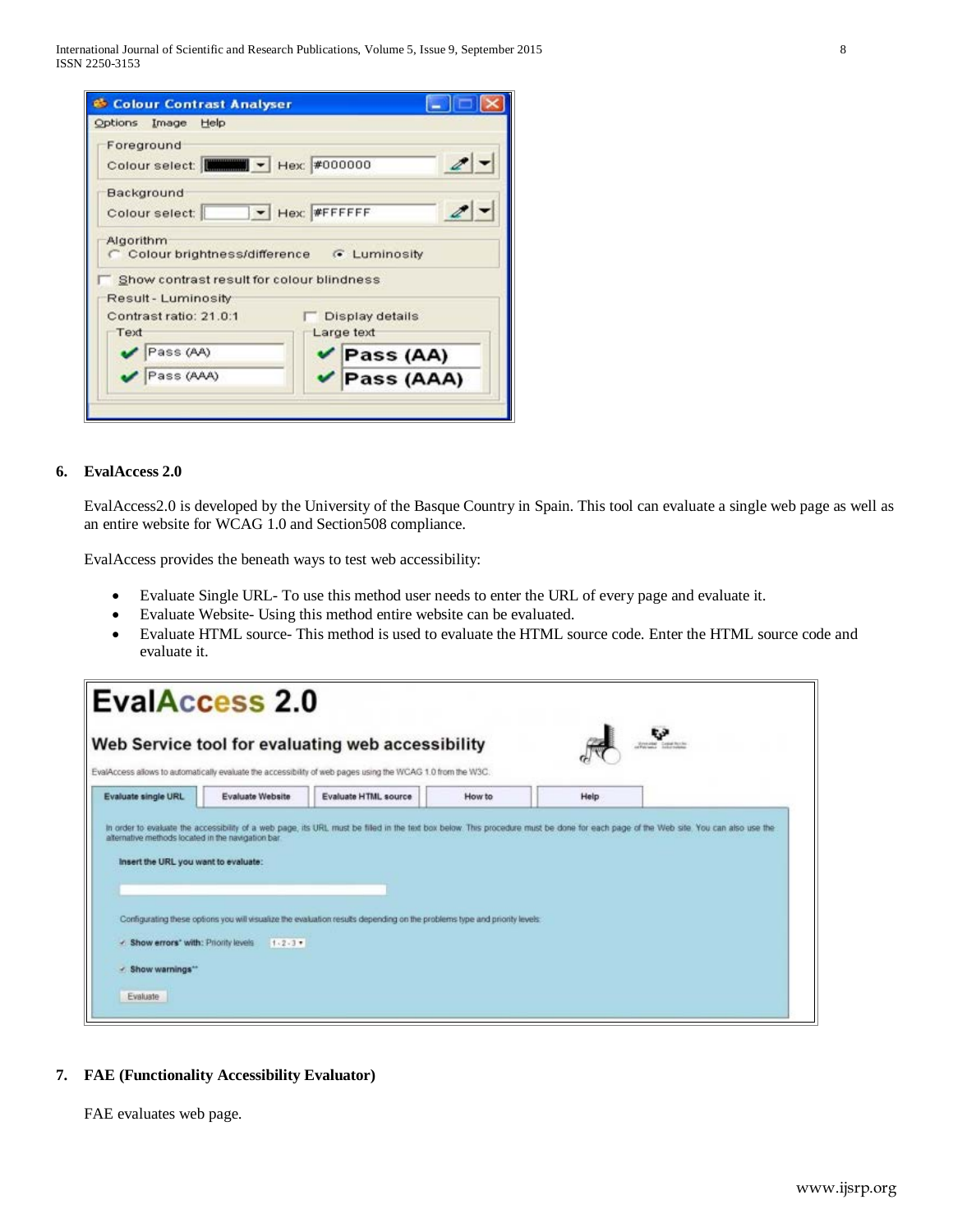International Journal of Scientific and Research Publications, Volume 5, Issue 9, September 2015 9 ISSN 2250-3153

Evaluation results returns in following categories: Navigation and Orientation, Text Equivalents, Scripting, Styling and HTML Standards.

FAE can be accessed using URL ["http://fae20.cita.illinois.edu/"](http://fae20.cita.illinois.edu/)

| <b>Run FAE</b>                                                                |  |
|-------------------------------------------------------------------------------|--|
| Use this form to evaluate the functional accessibility of a single web page.  |  |
| Register for a free user account to gain access to these additional features: |  |
| Evaluate multiple pages via web crawling                                      |  |
| Generate a Sitewide Report that identifies problem pages                      |  |
| Save reports in an account-specific Archived Reports list                     |  |
| URL:                                                                          |  |
| http://                                                                       |  |
| Include DHTML content<br>Evaluate                                             |  |

#### **8. AccessColor**

AccessColor checks the color brightness, color combinations and color contrast between colors. It ensures that color contrast can be accessed by people with visual impairments.

AccessColor also helps in finding appropriate color combinations within HTML and CSS documents in order to test the contrast between each color combination. It provides the option to only errors and warnings in report or view full report with details.

AccessColor checks the color combinations against WCAG 1.0 guidelines.

AccessColor can be accessed using URL ["http://www.accesskeys.org/tools/color-contrast.html"](http://www.accesskeys.org/tools/color-contrast.html).

| Check URL                         |       |  |
|-----------------------------------|-------|--|
| Web Address *<br>http://          |       |  |
|                                   |       |  |
| Show<br>Only Errors ® Full report |       |  |
| Show Source                       |       |  |
|                                   | Check |  |
|                                   |       |  |

## **9. Hera (Version 2)**

Hera is a web-based system that performs the accessibility test as per the WCAG1.0 guidelines. It does some automation testing and guides users through tests which need to be done or confirmed manually.

Hera can be accessed using URL ["http://www.sidar.org/hera/"](http://www.sidar.org/hera/).

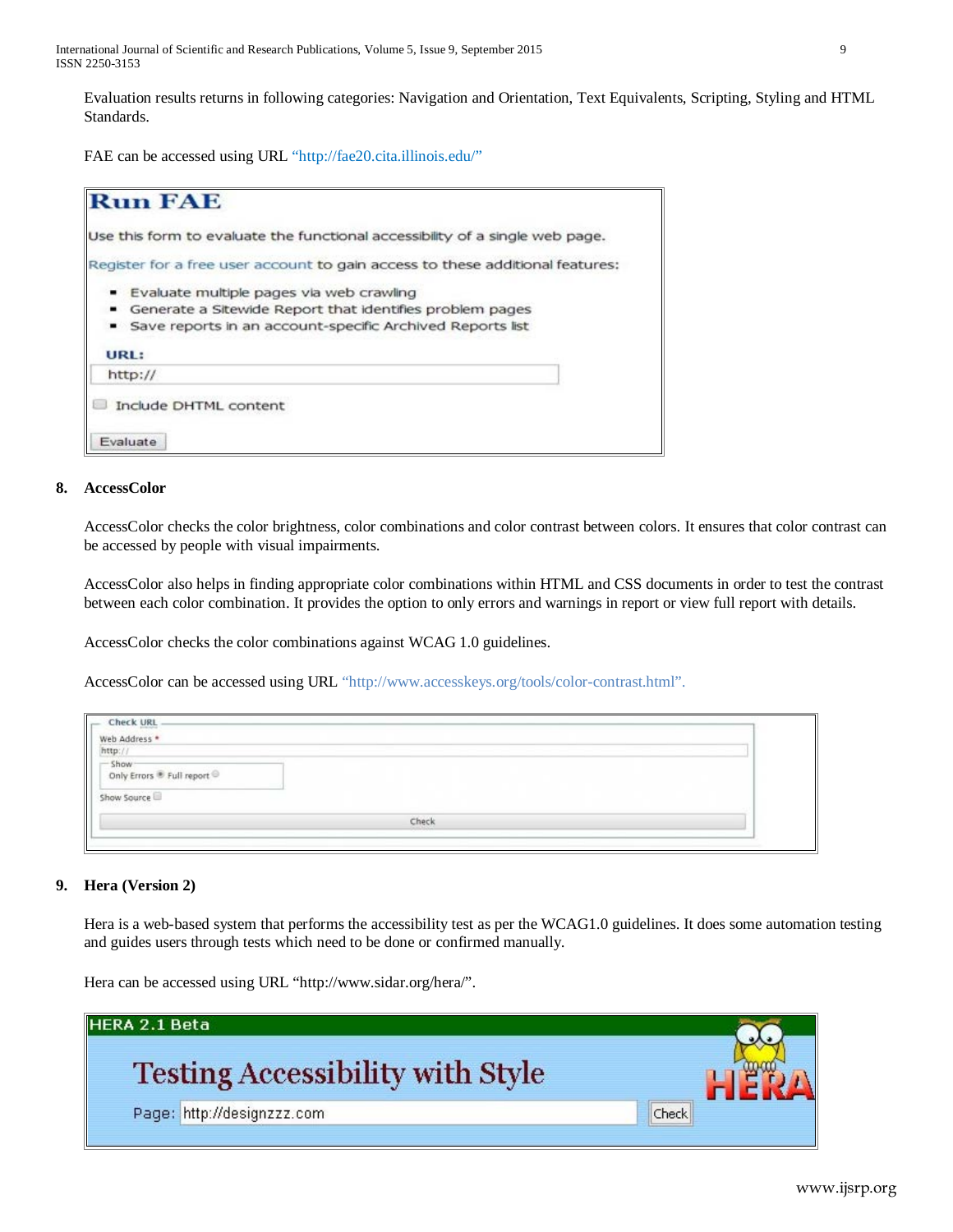## **10. Firefox Accessibility Extension**

Firefox Accessibility Extension is an add-on available for Firefox which makes people with disabilities to view and navigate web page contents. To download the Accessibility Extension open Firefox and navigate to Tools>Add-ons>Accessibility Extension. A new menu bar "Accessibility" is displayed with number of features:

- Reports(Accessibility Issues)
- Navigation (Title, Headings, Links, Forms, Data Tables, Language Changes etc.)
- Text Equivalents (List of Images, List of Objects, List of Abbreviations etc.)
- Scripting (Focus Inspector, List of ARIA Widgets, Disable Scripting etc.)
- Style (Colour Contrast, Text Flow, Text Sizing, High Contrast View etc.)
- Validators (W3C Specifications, HTML Validator, CSS Validator, Link Checker etc.)
- Tools (FAE, WebAIM WAVE, Cynthia Says, WebXact, TAW etc.)
- Keyboard (Keyboard Shortcut Options, Disable Access Keys etc.)

| <b>S</b> Google<br>A https://www.google.co.in/?gfe_rd=cr&   | Reports<br><b>Navigation</b><br><b>Text Equivalents</b> | ٠<br>٠<br>٠                                 |
|-------------------------------------------------------------|---------------------------------------------------------|---------------------------------------------|
| <b>P</b> Most Visited <b>&amp;</b> Getting Started Distance | Scripting                                               | Sites Web Slice Gallery                     |
| Reports Navigation Text Equivalen                           | Style<br>Validators                                     | Validators Tools Keyboard Options<br>٠<br>٠ |
|                                                             | Tools                                                   | ۲                                           |
|                                                             | Keyboard                                                | ١                                           |
|                                                             | Options                                                 | ٠                                           |

## **11. TAW Online**

TAW (Web Accessibility Test) is an online tool for the accessibility test of web sites based on the W3C Web Content Accessibility Guidelines. It gives the option to select a guideline WCAG1.0 or WCAG2.0. It also gives the option to select Level Analysis (Level A, Level AA and Level AA). As per the selected WCAG guideline standard and level, it tests the web site.

TAW can be accessed using URL "http://www.tawdis.net/ingles.html"

| <b>WCAG 1.0</b>          | WCAG 2.0            | $\mathsf{mobileQK}_{\mathsf{beta}}$ | WCAG 2.0 Analyzer                  |
|--------------------------|---------------------|-------------------------------------|------------------------------------|
|                          | Document to analyze |                                     |                                    |
| http://                  |                     |                                     |                                    |
| $\triangleright$ options |                     |                                     | Level AA - Technologies: HTML, CSS |
|                          |                     |                                     | analyze                            |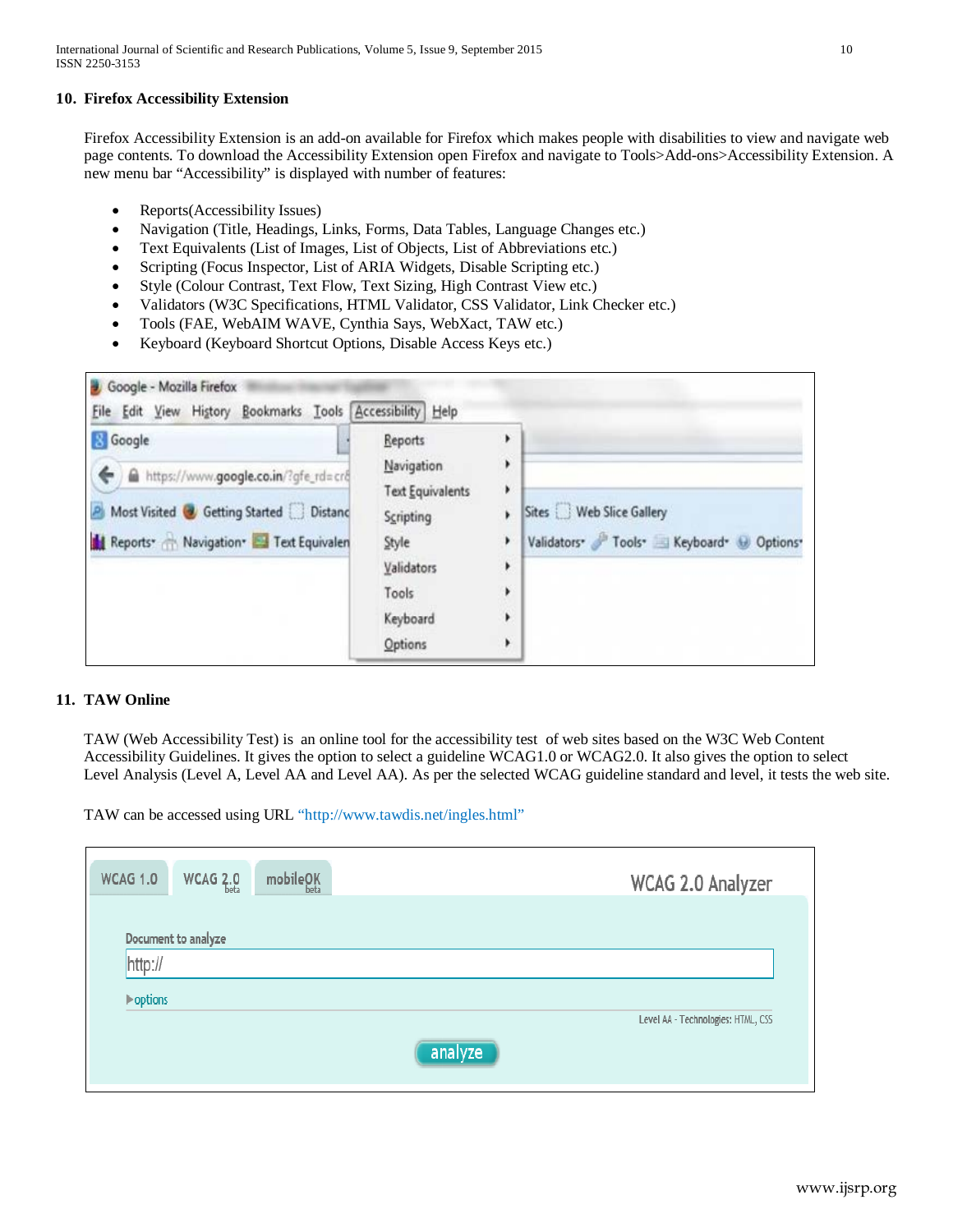# **12. PDF Accessibility Checker (PAC)**

PDF Accessibility checker is a freeware windows tool to check the accessibility of PDF files. PAC is recommended by W3C for checking the accessibility of PDF files.

PAC can be used by opening the "PDF Accessibility Checker 2.0.exe", PAC can be downloaded from ["http://www.access-for](http://www.access-for-all.ch/en/pdf-lab/pdf-accessibility-checker-pac.html)[all.ch/en/pdf-lab/pdf-accessibility-checker-pac.html"](http://www.access-for-all.ch/en/pdf-lab/pdf-accessibility-checker-pac.html).

| Zugang für alle<br><b>Accès pour tous</b><br><b>Accesso per tutti</b><br><b>Access for all</b> |                                                                     | <b>PAC: PDF Accessibility Checker 2.0</b><br>PAC is a free tool of the Foundation «Access for all» to<br>review the accessibility of PDF documents and<br>Forms. It serves as a tool for experts and testers. |                          |
|------------------------------------------------------------------------------------------------|---------------------------------------------------------------------|---------------------------------------------------------------------------------------------------------------------------------------------------------------------------------------------------------------|--------------------------|
|                                                                                                | More Information                                                    |                                                                                                                                                                                                               |                          |
| PDF-File                                                                                       |                                                                     |                                                                                                                                                                                                               |                          |
|                                                                                                | m/PHC, 2. Bela/JAAA, Mualar, Inaflue/That, Earlistrung, Killison, p |                                                                                                                                                                                                               | Browse                   |
|                                                                                                |                                                                     |                                                                                                                                                                                                               |                          |
| PDF/UA Check                                                                                   |                                                                     |                                                                                                                                                                                                               |                          |
| Start $(1)$                                                                                    |                                                                     |                                                                                                                                                                                                               |                          |
|                                                                                                |                                                                     |                                                                                                                                                                                                               |                          |
| Results                                                                                        |                                                                     |                                                                                                                                                                                                               |                          |
| Checkpoint                                                                                     | Passed                                                              | Warned                                                                                                                                                                                                        | Failed                   |
| <b>A</b> PDF Syntax                                                                            | 0 <sup>0</sup>                                                      | $0$ $\Lambda$                                                                                                                                                                                                 | 0.28                     |
| Fonts                                                                                          | $8 -$                                                               | 0/6                                                                                                                                                                                                           | 43                       |
| Content                                                                                        | 26'027                                                              | $0$ $(A)$                                                                                                                                                                                                     | 0.38                     |
| <b>Embedded Files</b>                                                                          | 0 <sup>0</sup>                                                      | $0 \land$                                                                                                                                                                                                     | O                        |
| Natural Language                                                                               | 12'601                                                              | 0/A                                                                                                                                                                                                           | 0                        |
| <b>Structure Elements</b>                                                                      | $415$ $\frac{1}{2}$                                                 | $0$ $4$                                                                                                                                                                                                       | 1                        |
| Structure Tree                                                                                 | $677 \sqrt{}$                                                       | $29 \sqrt{1}$                                                                                                                                                                                                 | 0                        |
| Role Mapping                                                                                   | 750 M                                                               | $0$ $(A)$                                                                                                                                                                                                     | 47                       |
| Alternate Descriptions                                                                         | 1'456                                                               | 0/3                                                                                                                                                                                                           | 178                      |
| Metadata                                                                                       | 2 <sub>0</sub>                                                      | $0$ $AB$                                                                                                                                                                                                      | 1                        |
| Document Settings                                                                              | $7 -$                                                               | 0.41                                                                                                                                                                                                          | 0                        |
| This PDF contains errors: Only partially accessible.                                           |                                                                     |                                                                                                                                                                                                               | Report                   |
| Tools                                                                                          |                                                                     |                                                                                                                                                                                                               |                          |
|                                                                                                |                                                                     |                                                                                                                                                                                                               |                          |
| Screenreader Preview<br>(3)                                                                    | (4)<br><b>Document Statistics</b>                                   |                                                                                                                                                                                                               | (5)<br>Logical Structure |
|                                                                                                |                                                                     |                                                                                                                                                                                                               |                          |
| Main sponsors:                                                                                 |                                                                     |                                                                                                                                                                                                               | Powered by               |
|                                                                                                | SBV FSA<br>Schweizerischer Blinden-                                 |                                                                                                                                                                                                               | ທ⊫<                      |
| <b>DIE POST</b>                                                                                | und Sehbehindertenverband                                           |                                                                                                                                                                                                               | <b>PDF</b>               |
|                                                                                                | Fédération suisse des                                               |                                                                                                                                                                                                               |                          |

# VII. CONCLUSION

Accessibility testing assists in making application disabled friendly. Accessibility testing may be challenging for testers because they are unfamiliar with disabilities. It is better to work with disabled people who have specific needs to understand their challenges.

In addition, it's a myth that creating accessible website and testing them is expensive. It is not limited to disabled; it also improves the usability of application which helps regular users as well.